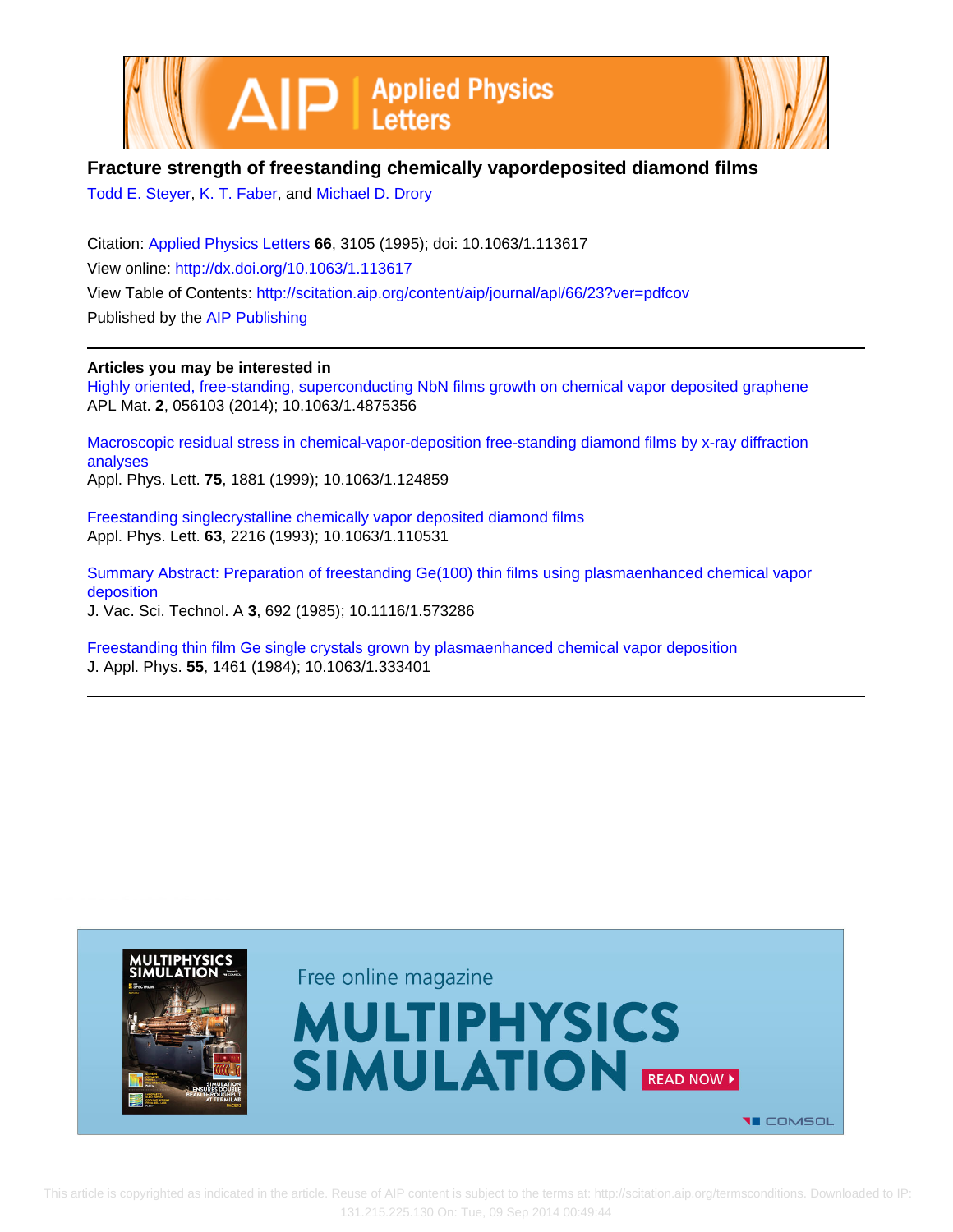## **Fracture strength of free-standing chemically vapor-deposited diamond films**

Todd E. Steyer<sup>a)</sup> and K. T. Faber *Department of Materials Science and Engineering, Northwestern University, Evanston, Illinois 60208-3108*

Michael D. Drory *Crystallume, Santa Clara, California 95054*

(Received 11 October 1994; accepted for publication 18 March 1995)

The fracture strength of free-standing chemically vapor-deposited diamond films was assessed by four-point bending. A two-parameter Weibull analysis was performed on 130  $\mu$ m thick films resulting in a Weibull modulus of 4.3 and a statistical scaling stress of 626 MPa. The residual stress in films was measured from the free-standing film curvature to be  $384\pm10$  MPa. The fracture surface chemistry was examined using scanning Auger spectroscopy. The fracture did not occur preferentially along grain boundaries. © *1995 American Institute of Physics.*

Thin to thick polycrystalline diamond films can be produced by chemical vapor deposition (CVD) to be used for a variety of applications. The properties of diamond that make it an extremely viable engineering material are its extreme values of hardness, Young's modulus and (room temperature) thermal conductivity.<sup>1,2</sup> Another property of interest, fracture strength, has received less attention in the literature due to the difficulties involved in testing films. Therefore, fracture related information is available for conformal films on deposition substrate materials (e.g., silicon) or, in limited quantities, for free-standing films. Mecholsky *et al.*<sup>3</sup> report fracture strength measurements for  $6-12 \mu m$  thick diamond on 2.7 mm thick silicon substrates. They found relatively low fracture strength values due to the influence of the underlying substrate but with an increase in strength over that of the weaker silicon substrate due to a compressive residual stress. Cardinale and Robinson<sup>4</sup> report pressure–rupture strengths for free-standing films of markedly different thicknesses from which fracture statistics have been reported for limited populations of films.<sup>5</sup>

Indentation studies $6$  of free-standing diamond films have shown the fracture toughness to be  $5.3 \pm 1.3$  MPa m<sup>1/2</sup>. While fracture toughness data provide a measure of a material's resistance to crack propagation, reliability assessment is essential for material designers by a fracture statistics approach as elaborated below. One means of determining reliability is by examining the inherent strength of a material from naturally occurring flaws. This work employs brittle materials testing methods to study the strength of freestanding diamond films. Bend testing is performed with the planar substrate interface as the tensile surface since strength values are thickness (grain size) dependent<sup>4</sup> and strongly coupled to the stress state upon substrate removal. From individual strength tests, the statistical nature of failure/ reliability is assessed using Weibull statistics to provide important design parameters, namely the characteristic strength and the Weibull modulus, a measure of strength variability.<sup>7</sup> Continuous diamond films were grown on silicon sub-

a)Current address: Materials Department, College of Engineering, University of California, Santa Barbara, CA 93106-5050. FIG. 1. Raman spectrum of diamond film.

strates by low-pressure synthesis methods using plasmaenhanced CVD with microwave excitation at 2.45 GHz. Two inch diameter silicon substrates of  $\langle 100 \rangle$  orientation and approximate thickness of 3.2 mm were abraded with a fine diamond powder for enhanced nucleation. Process conditions were selected to achieve diamond growth in a predominantly hydrogen plasma with carbon-rich precursor gases with a total gas pressure of 80–90 Torr and 200–250  $\text{cm}^3 \text{ min}^{-1}$ total flow rate. Deposition was performed at temperatures between 800 and 950 °C with the reactor operating at less than 2 kW of power. Chemical etching in a solution of hydrofluoric, nitric, and acetic acids provided free-standing diamond films for use in this study. Samples of 130  $\mu$ m $\times$ 5  $mm\times25$  mm were laser cut from the free-standing wafers to facilitate testing.

The free-standing films had grain sizes ranging from 2 to 20  $\mu$ m with smaller, more equiaxed grains forming near the substrate/film interface. The diamond quality was determined using Raman spectroscopy  $(Fig. 1)$ . The strong characteristic peak at 1333  $\text{cm}^{-1}$  indicates a relatively high diamond quality, especially given the absence of broad  $sp<sup>2</sup>$  bonded (nondiamond) carbon peaks at 1355 and 1560  $\text{cm}^{-1}$ .





Appl. Phys. Lett. **66** (23), 5 June 1995 0003-6951/95/66(23)/3105/3/\$6.00 © 1995 American Institute of Physics 3105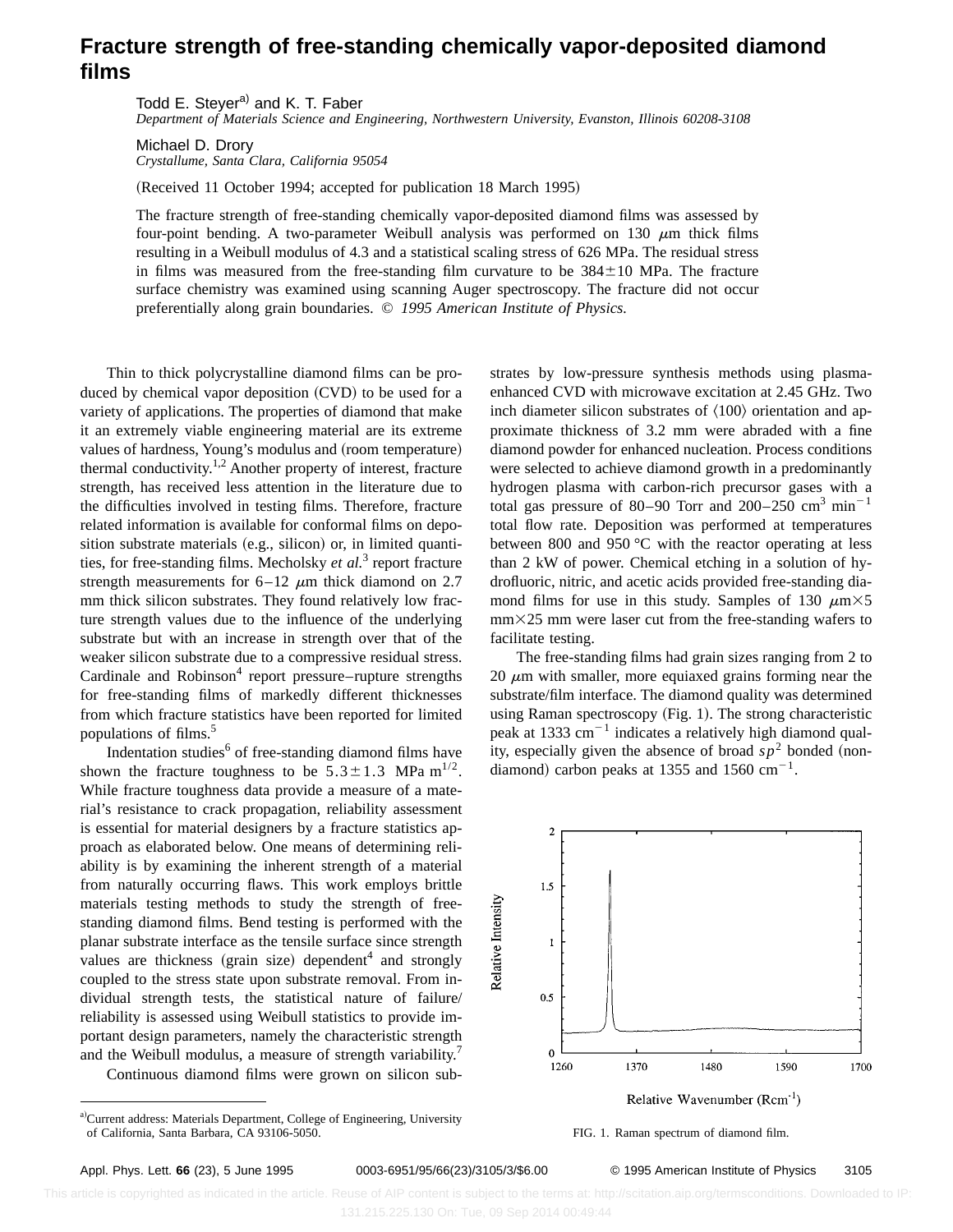

FIG. 2. Weibull plot for free-standing diamond films tested in the four-point bending geometry (shown schematically in inset).

Residual stresses in the free-standing diamond films originate from two primary sources: The stress due to thermal expansion difference between the film and substrate which develops on cooling from the deposition temperature, and the ''intrinsic'' or ''growth'' stresses in the CVD film. When the system is chemically etched to produce a freestanding film, the residual stress is modified by film/substrate bending to produce a film with a convex conformal substrate surface. It remains for future work to decouple the contributions of the thermal mismatch and the intrinsic stresses. For the case where the substrate thickness is much greater than the film thickness, the residual stress  $\sigma_R$ , can be determined from the beam curvature  $\rho$  measuring the deflection  $h_0$  over a span length  $s$  such that:<sup>8</sup>

$$
\rho = \frac{h_0}{2} + \frac{s^2}{8h_0} \,,\tag{1a}
$$

$$
\sigma_R = \frac{Ec}{\rho} \,,\tag{1b}
$$

where  $E$  is the elastic modulus and  $2c$ , is the beam thickness. From Eq.  $(1)$ , the residual stress is readily measured as  $384 \pm 10$  MPa.

Fracture testing was performed by four-point bending as shown schematically in Fig.  $2$  (inset), and is commonly used to evaluate the strength of brittle materials. $9$  A lubricant of lightweight machine oil was applied to the rollers and sample for minimizing tangential loads due to friction at the contact points. Although the outer span was fully constrained, the inner span was positioned on a lubricated spherical washer assembly to accommodate alignment of the bend fixture under low applied loads. Samples were oriented with the conformal substrate side as the tensile surface and tested at a strain rate of  $7 \times 10^{-8}$  s<sup>-1</sup>. Samples were tested following the initial curvature rather than bending the beam back to horizontal and inducing an opposite curvature (accompanied by buckling). As a result, the maximum tensile stress was located in the diamond coating surface where the surface flaws are expected to be strength-limiting. Films with an average thickness of 130  $\mu$ m tested in four-point bending dem-



FIG. 3. Auger spectrum of a diamond film fracture surface.

onstrated linear-elastic loading to failure. The strengths of 15 bend specimens were determined and a cumulative probability distribution to failure was calculated to provide the basis for a two-parameter Weibull analysis where the cumulative probability of failure  $F$  is given as:<sup>10</sup>

$$
F = 1 - \exp\left[-V\left(\frac{\sigma}{\sigma_0}\right)^m\right]
$$
 (2)

for the effective volume *V*, scaling stress  $\sigma_0$ , and Weibull modulus *m*. A least squares fit to the data in Fig. 2 yields a Weibull modulus of 4.3 and a scaling stress of 626 MPa which result in an average strength  $(F=0.5)$  of 533 MPa. The confidence interval for the Weibull parameters is a function of the number of observations<sup>11</sup> with a sample size of 15 being an acceptable lower limit for preliminary testing.

Scanning Auger spectroscopy was performed to examine the chemistry of the fracture surface. Samples were affixed as cantilevers to copper rods with a low vapor pressure resin and fractured *in vacuo* at pressures less than  $9 \times 10^{-9}$  Torr. Auger analysis was performed at 3 kV with 4 V peak-to-peak resolution. Figure 3 shows a characteristic Auger fine structure about the carbon (*KLL*) peak at the fracture surface. Comparing the fine structure information from Fig. 3 to the fine structure of diamond, graphitic, and amorphous carbon<sup>12,13</sup> and Auger spectra of similar films,<sup>14</sup> there is no evidence of a predominantly nondiamond fracture path. Since  $sp^2$  carbon represents a relatively weak plane of bonding in graphite, $15,16$  it remains for future work to establish its effect in mixed bonding-type materials such as CVD diamond. A critical consideration is the location of planes of weakness in the microstructure.

In summary, the residual stress resulting from thermal expansion mismatch of a diamond film and a silicon substrate was measured from beam curvature once the silicon was removed. A residual stress of  $384\pm10$  MPa was measured from the film curvature. The fracture behavior of freestanding diamond films was examined in four-point bending with the maximum tensile stress on the diamond film surface. From a two-parameter Weibull analysis, the Weibull modulus *m* was determined as 4.3 with a scaling stress  $\sigma_0$  of

This article is copyrighted as indicated in the article. Reuse of AIP content is subject to the terms at: http://scitation.aip.org/termsconditions. Downloaded to IP: 131.215.225.130 On: Tue, 09 Sep 2014 00:49:44